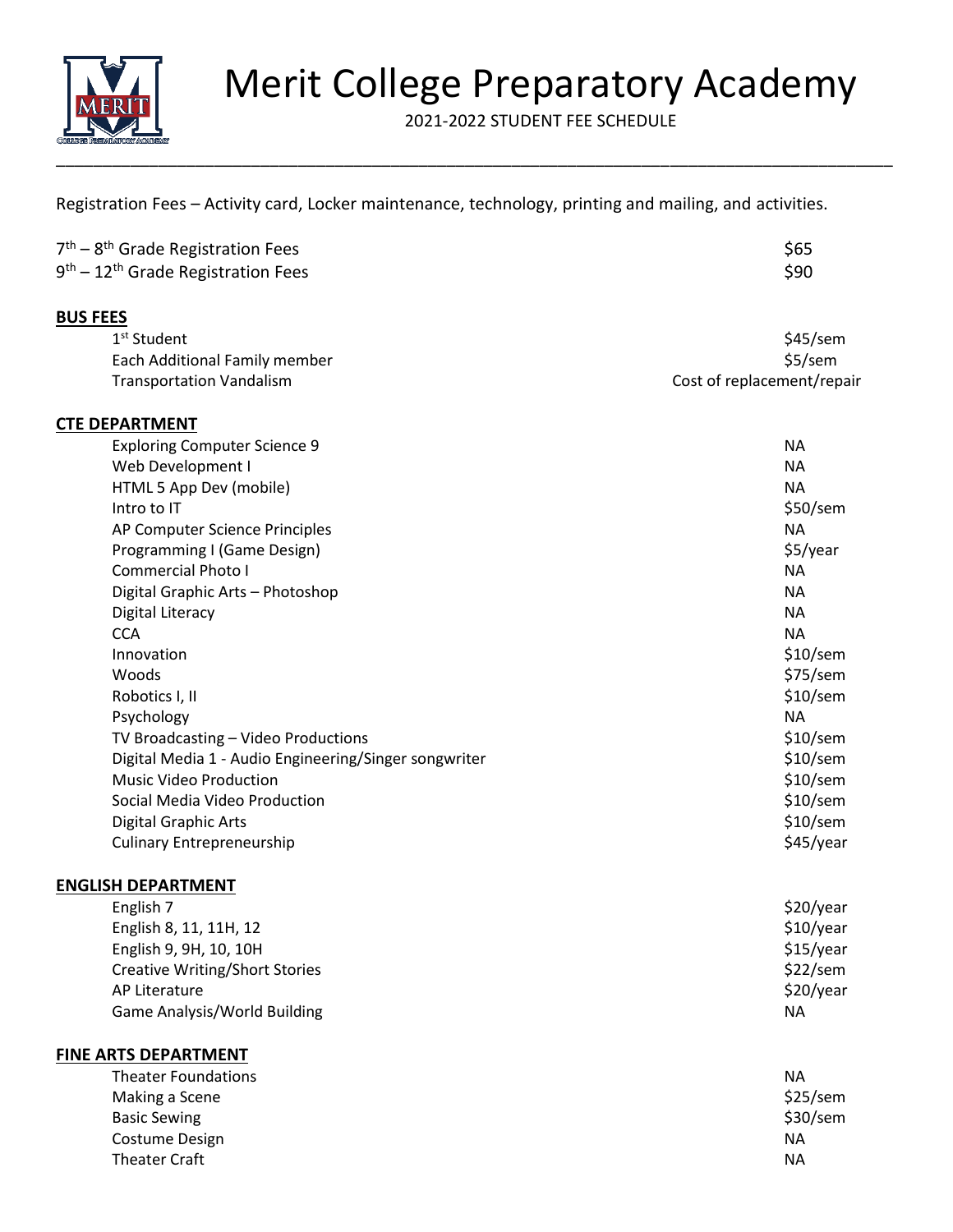| <b>Musical Performance</b>                                                     | $$65$ /sem         |
|--------------------------------------------------------------------------------|--------------------|
| <b>Theatre Performance</b>                                                     | \$65/sem           |
| Dance I, II                                                                    | \$15/year          |
| Dance III                                                                      | \$20/year          |
| <b>Beginning Ballroom</b>                                                      | $$13$ /sem         |
| Ballroom II (competition fees not included)                                    | \$45/year          |
| Hip Hop                                                                        | $$13$ /sem         |
| Dance Company                                                                  | \$350/year         |
| Glee                                                                           | \$40/year          |
| Glee Spirit Pack                                                               | \$35               |
| Choir                                                                          | \$10/year          |
| Roots Band                                                                     | <b>NA</b>          |
| Jazz Band                                                                      | \$30/sem           |
| Guitar I, II (instrument replacement/repair not included)                      | $$40$ /sem         |
| Ukulele I, II (instrument replacement/repair not included)                     | \$40/sem           |
| Band I (instrument replacement/repair not included)                            | \$80/year          |
| Beg, Intermediate, Adv. Orchestra (instrument replacement/repair not included) | \$80/year          |
| <b>Art Exploration</b>                                                         | \$25/sem           |
| Ceramics                                                                       |                    |
|                                                                                | \$25/sem           |
| 3D Design                                                                      | \$25/sem           |
| <b>Art Foundations</b>                                                         |                    |
| Drawing I, II                                                                  | \$25/sem           |
| Art Appreciation                                                               |                    |
| <b>HEALTH/PE DEPARTMENT</b>                                                    |                    |
| Individual Lifetime Activities                                                 |                    |
|                                                                                | $$30$ /sem         |
| <b>PE 7/8</b>                                                                  | <b>NA</b>          |
| <b>Participation Skills</b>                                                    | <b>NA</b>          |
| Weights & Conditioning                                                         | \$10/sem           |
| Fitness for Life                                                               | <b>NA</b>          |
| Health 7, 9                                                                    | $$10$ /sem         |
| Locker Rental (optional)<br>PE Shirt (optional)                                | $$10$ /sem<br>\$10 |
|                                                                                |                    |
| <b>HISTORY DEPARTMENT</b>                                                      |                    |
| Utah Studies 7                                                                 | $$20$ /sem         |
| U.S. History 8                                                                 | \$20/year          |
| Geography 9                                                                    | \$20/sem           |
| U.S. History II (11)                                                           | <b>NA</b>          |
| <b>Early American Wars</b>                                                     | <b>NA</b>          |
| Contemporary American Wars & Terrorism                                         | <b>NA</b>          |
| U.S. Government                                                                | <b>NA</b>          |
| <b>World Civilizations 10</b>                                                  | <b>NA</b>          |
| Sociology 9-12                                                                 | <b>NA</b>          |
| Psychology                                                                     | <b>NA</b>          |
| Current Issues & Leadership                                                    | $$10$ /sem         |
|                                                                                |                    |
| <b>MATH DEPARTMENT</b>                                                         |                    |
| Intermediate Math I, II                                                        | \$5/year           |
| Secondary Math I, IH, II, IIH, III, IIIH                                       | \$5/year           |
| Math Intervention                                                              | \$5/year           |
| <b>College Prep</b>                                                            | \$5/year           |
| <b>Financial Literature</b>                                                    | \$10/sem           |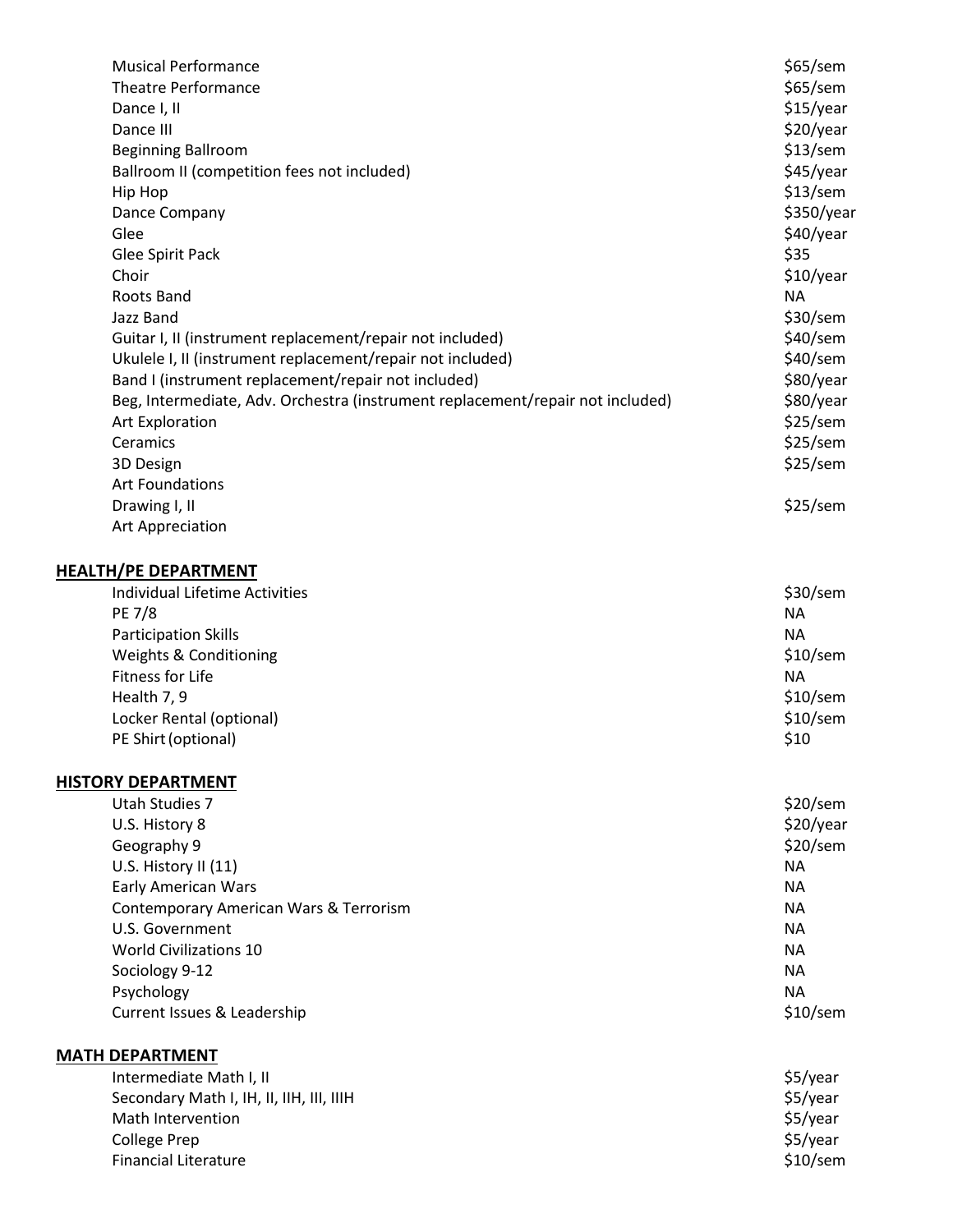| <b>AP Calculus</b>                                                               | \$5/sem     |
|----------------------------------------------------------------------------------|-------------|
| <b>SCIENCE DEPARTMENT</b>                                                        |             |
| Science 7                                                                        | \$15/year   |
| Science 8                                                                        | \$20/year   |
| Biology                                                                          | \$25/year   |
|                                                                                  | \$25/year   |
| Chemistry (10-12)                                                                | \$15/year   |
| Earth Systems 9                                                                  |             |
| Investigation Science/Demo                                                       | \$25/sem    |
| <b>Wilderness Survival</b>                                                       | \$40/sem    |
| Wildlife Biology                                                                 | \$25/sem    |
| Physics 10/11                                                                    | \$25/year   |
| <b>AP Physics</b>                                                                | \$60/year   |
| Astronomy (9-12)                                                                 | \$15/sem    |
| Engineering Tech (7-8)                                                           | \$35/sem    |
| <b>Engineering Principles I</b>                                                  | \$30/sem    |
| <b>Engineering Principles II</b>                                                 | \$55/sem    |
| Physics Demo                                                                     | \$25/sem    |
| Human Physiology                                                                 | \$15/sem    |
| <b>WORLD LANGUAGES DEPARTMENT</b>                                                |             |
| Spanish I, II, III                                                               | \$10/year   |
| German I, II                                                                     | \$10/year   |
|                                                                                  |             |
| <b>EXTRA-CURRICULAR</b>                                                          |             |
| <b>Boys Baseball</b>                                                             | up to \$435 |
| Boys/Girls Basketball                                                            | up to \$435 |
| Cheer                                                                            | \$145       |
| Cheer Uniform                                                                    | \$210       |
| Cheer Spirit Pack                                                                | \$434       |
| <b>Cross Country</b>                                                             | up to \$310 |
| Boys/Girls Soccer                                                                | up to \$435 |
| Boys/Girls Volleyball                                                            | up to \$435 |
| Uniform Replacement Fee                                                          | \$150       |
| <b>Laundering Fee</b>                                                            | \$30        |
| <b>Athletic/Spirit Packs</b>                                                     | \$30        |
| <b>MISC CLASSES</b>                                                              |             |
| <b>ASK</b>                                                                       | $$10$ /sem  |
| Yearbook                                                                         | <b>NA</b>   |
| <b>Student Council</b>                                                           | \$15/year   |
| <b>Student Council Jacket</b>                                                    | \$50/jacket |
| National Junior Honor Society - induction/closing ceremonies                     | \$10/member |
| National Junior Honor Society (senior) - induction/closing ceremonies/medallions | \$15/member |
| <b>TSA Club</b>                                                                  | \$40/member |
| <b>Ultimate Frisbee Club</b>                                                     | \$160/year  |
| D&D Club                                                                         | \$10/year   |
|                                                                                  |             |
|                                                                                  |             |

**MISCELLANEOUS FEES**

| Class Change Fee | \$5/per request |
|------------------|-----------------|
| Cap and Gown     | \$30            |
| Tassel           | \$7             |
| <b>AP Test</b>   | \$90            |